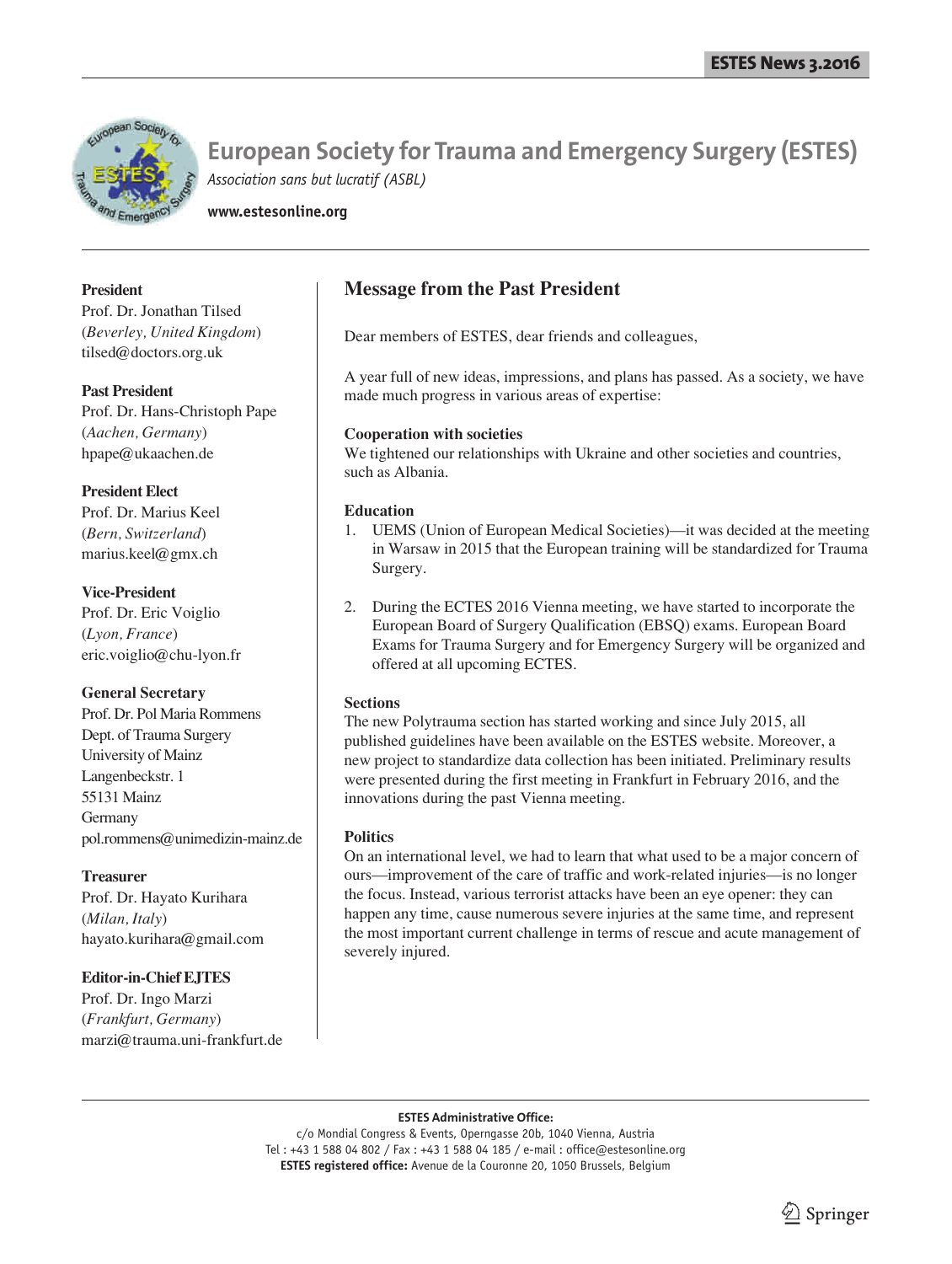

**www.estesonline.org**

#### **President**

Prof. Dr. Jonathan Tilsed (*Beverley, United Kingdom*) tilsed@doctors.org.uk

#### **Past President**

Prof. Dr. Hans-Christoph Pape (*Aachen, Germany*) hpape@ukaachen.de

#### **President Elect**

Prof. Dr. Marius Keel (*Bern, Switzerland*) marius.keel@gmx.ch

#### **Vice-President**

Prof. Dr. Eric Voiglio (*Lyon, France*) eric.voiglio@chu-lyon.fr

#### **General Secretary**

Prof. Dr. Pol Maria Rommens Dept. of Trauma Surgery University of Mainz Langenbeckstr. 1 55131 Mainz Germany pol.rommens@unimedizin-mainz.de

#### **Treasurer**

Prof. Dr. Hayato Kurihara (*Milan, Italy*) hayato.kurihara@gmail.com

#### **Editor-in-Chief EJTES**

Prof. Dr. Ingo Marzi (*Frankfurt, Germany*) marzi@trauma.uni-frankfurt.de

Since the Brussels attack, we have recognized that terrorists plan to include nuclear power plants into their strategy; hence we are facing a global threat. We as a society might have to be even more perceptive and bring the medical response to these terrorist attacks more into our focus.

On the personal level, I would like to take the opportunity to thank the members of the society for the honor of having been able to serve as president. Numerous interactions and discussions have been fruitful and positive. I will continue to be available to work with this great society to improve the management of our acutely injured patients.

Hans-Christoph Pape ESTES Past President

#### **ESTES Administrative Office:**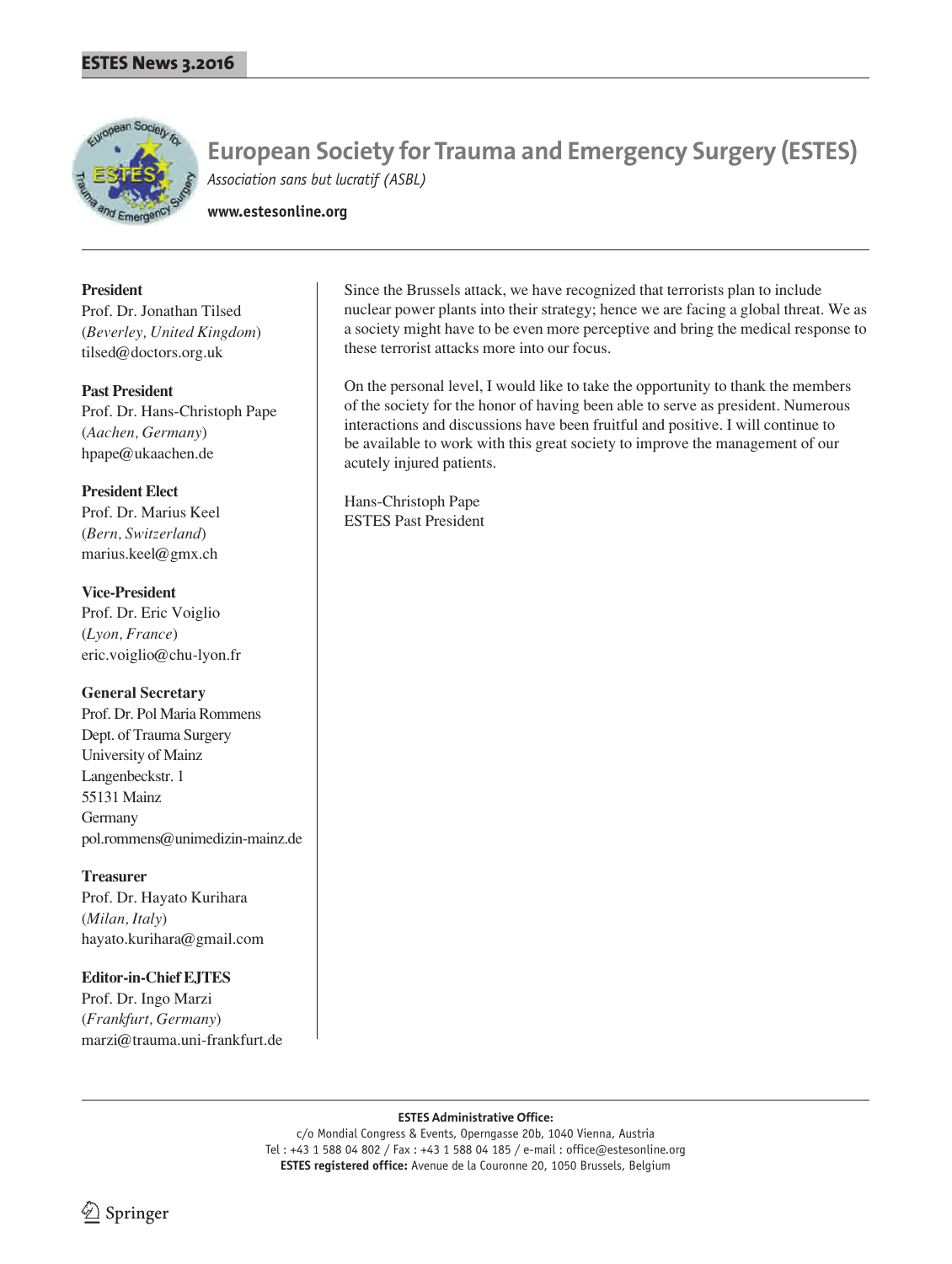

**www.estesonline.org**

# 18th European Congress of **Trauma & Emergency Surgery**

May 7 - 9, 2017 Bucharest, Romania

Dear colleagues,



After *ECTES 2016* in Vienna, Austria, we are now looking forward to *ECTES 2017* in Bucharest, Romania, which will take place from May 7–9, 2017.

| Important dates to remember                                      |                                           |  |
|------------------------------------------------------------------|-------------------------------------------|--|
| Monday, August 29, 2016                                          | Friday, December 16, 2016                 |  |
| <b>Start abstract submission</b>                                 | Notification of abstract acceptance       |  |
| Friday, October 21, 2016                                         | Friday, February 17, 2017                 |  |
| <b>Deadline for abstract submission</b>                          | Deadline for early bird registration fee, |  |
|                                                                  | registration cancellation                 |  |
| Monday, November 28, 2016                                        | Friday, April 21, 2017                    |  |
| <b>Start online registration</b>                                 | End of regular fee                        |  |
| Sunday, May 7 - Tuesday, May 9, 2017                             |                                           |  |
| 18 <sup>th</sup> European Congress of Trauma & Emergency Surgery |                                           |  |

The **abstract submission** starts on **Monday, August 29, 2016.** All necessary information regarding topics and submission details can be found on the website (www.estesonline.org).

A **Preliminary Scientific Programme** (including keynote speakers and preliminary session details) will be available online by September 2016.

We look forward to meeting you in Bucharest.

Sincerely,

The ECTES 2017 Organising Team **Mondial Congress & Events Mondial GmbH & Co. KG** Operngasse 20b, 1040 Vienna, Austria  $t + 43$  1 58804-0,  $f - 185$ ectes2017@mondial-congress.com www.estesonline.org

**ESTES Administrative Office:**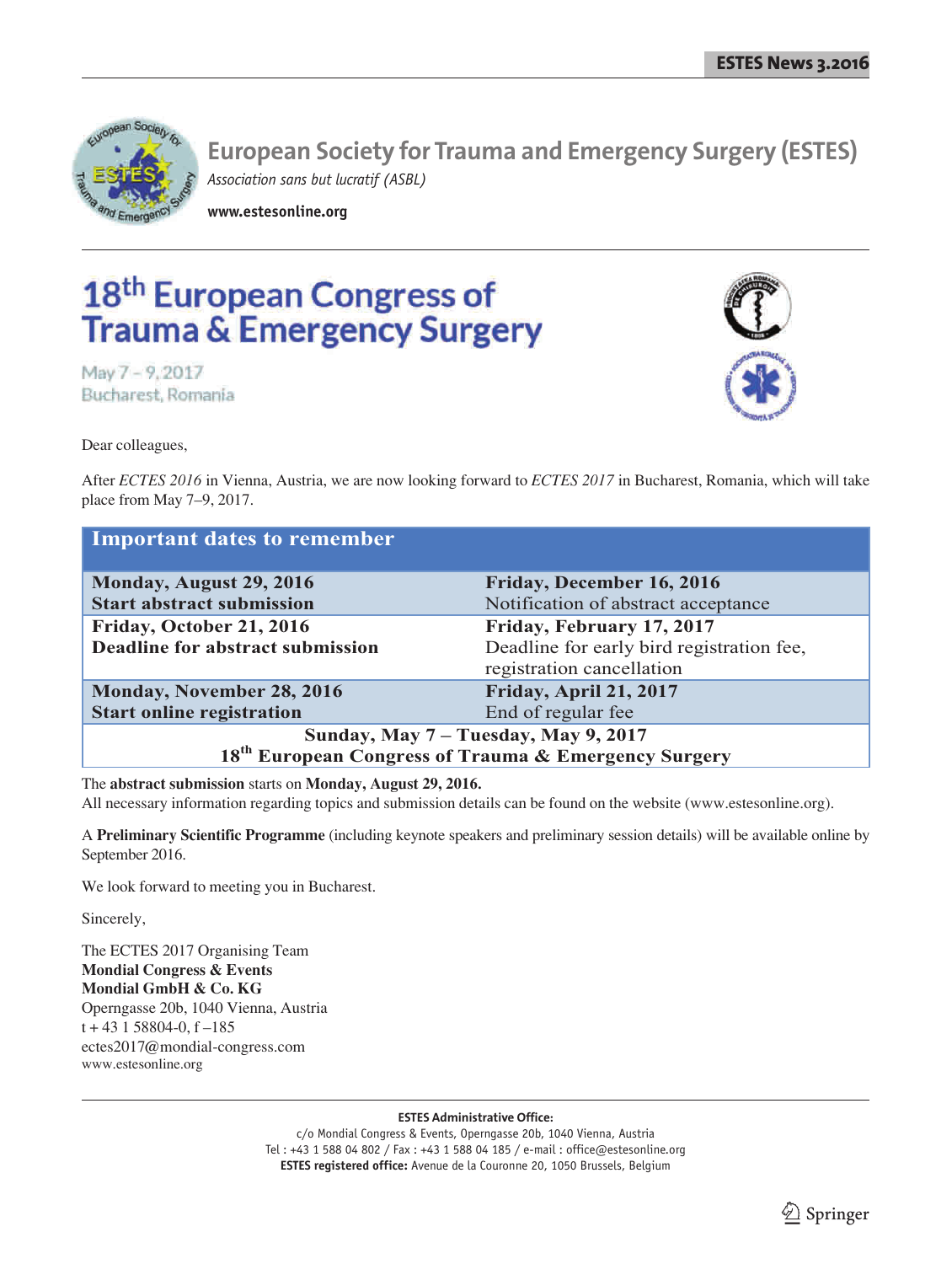

**www.estesonline.org**

## **Bidding Process for ECTES 2019**

The bidding process for ECTES 2019 has started. Take the chance to bring the congress to your country!

#### **Some of the prerequisites:**

- The application has to be brought forward by a single person (the potential congress president), officially representing his/her national society which should be an institutional member of ESTES.
- The host city shall be easily accessible with daily (direct) flight connections from most European capital cities.
- The date of the congress shall fall within the three month period March, April, May.
- The congress shall take place from Sunday to Tuesday. On Saturday, on the day prior to the congress, the ESTES Board Meeting shall convene.

| Deadlines:     |                                                             |
|----------------|-------------------------------------------------------------|
| June 30, 2016  | Submission of Letter of Intent to the administrative office |
| August 1, 2016 | Submission of <b>Bid Book</b> to the administrative office. |

More detailed information about the bidding process, the timeline and the venue concept can be found on the ESTES website: http://www.estesonline.org/bidding-process/

We look forward to receiving your application!

**ESTES Administrative Office:**

c/o Mondial Congress & Events, Operngasse 20b, 1040 Vienna, Austria Tel : +43 1 588 04 802 / Fax : +43 1 588 04 185 / e-mail : office@estesonline.org **ESTES registered office:** Avenue de la Couronne 20, 1050 Brussels, Belgium

 $\lrcorner$  Springer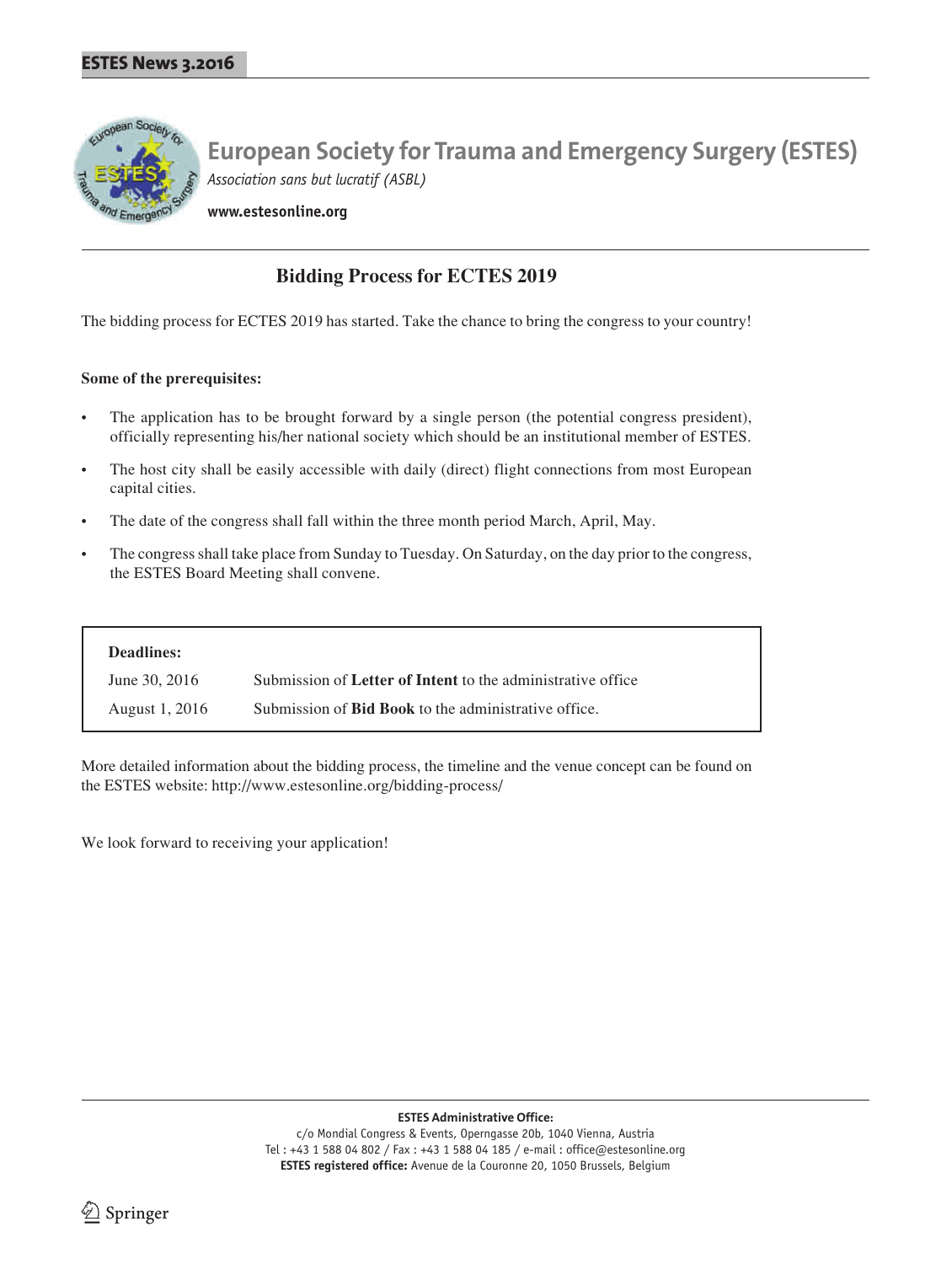

**www.estesonline.org**



## **Registration is Open**

The Critical Surgical Abdomen Consensus Conference will take place in Dublin on Friday, July 22 and Saturday, July 23 and will bring together key opinion leaders at the cutting edge of surgery and critical care under the umbrella primarily of the World Society of Emergency Surgery but also the Abdominal Compartment Society. A dynamic 2 days with 40 world leaders as faculty will ensure that participants learn the latest theories and techniques. The meeting will generate consensus guidelines to shape your practice and help your patients. A 2-day meeting will follow in beautiful Lough Eske Castle in Donegal, with a performance Summit and an Emergency Abdominal 1-day surgical course.

#### **Friday 22nd July 2016 – RCSI, Dublin, Ireland**

Critical Surgical Abdomen Consensus Conference – *indications and benefits of open abdomen in non-trauma patients* 

#### **Saturday 23rd July – RCSI, Dublin, Ireland**

WSES Intra-Abdominal Infection Consensus Conference

#### **Monday 25th July 2016 – Lough Eske, Donegal, Ireland**

WSES Emergency Surgery Performance Quality & Outcome Consensus Summit

#### **Tuesday 26th July 2016 - Lough Eske, Donegal, Ireland**

EASC 10th Emergency Abdominal Surgery Course

#### **Important dates**

Paper submission deadline: May 1, 2016 End of early registration: June 1, 2016

For more information: https://www.wses.org.uk/congresses/summer-meeting-2016

We look forward to welcoming you to the Critical Surgical Abdomen Consensus Conference, which promises to be an energetic, exciting and thoroughly engaging event.

Yours sincerely, The Organising Committee

| Dr Luca Ansaloni | Dr. Federico Coccolini | Dr Massimo Sartelli |
|------------------|------------------------|---------------------|
| Dr Fausto Catena | Dr. Andrew Kirkpatrick | Dr Michael Sugrue   |

**ESTES Administrative Office:**